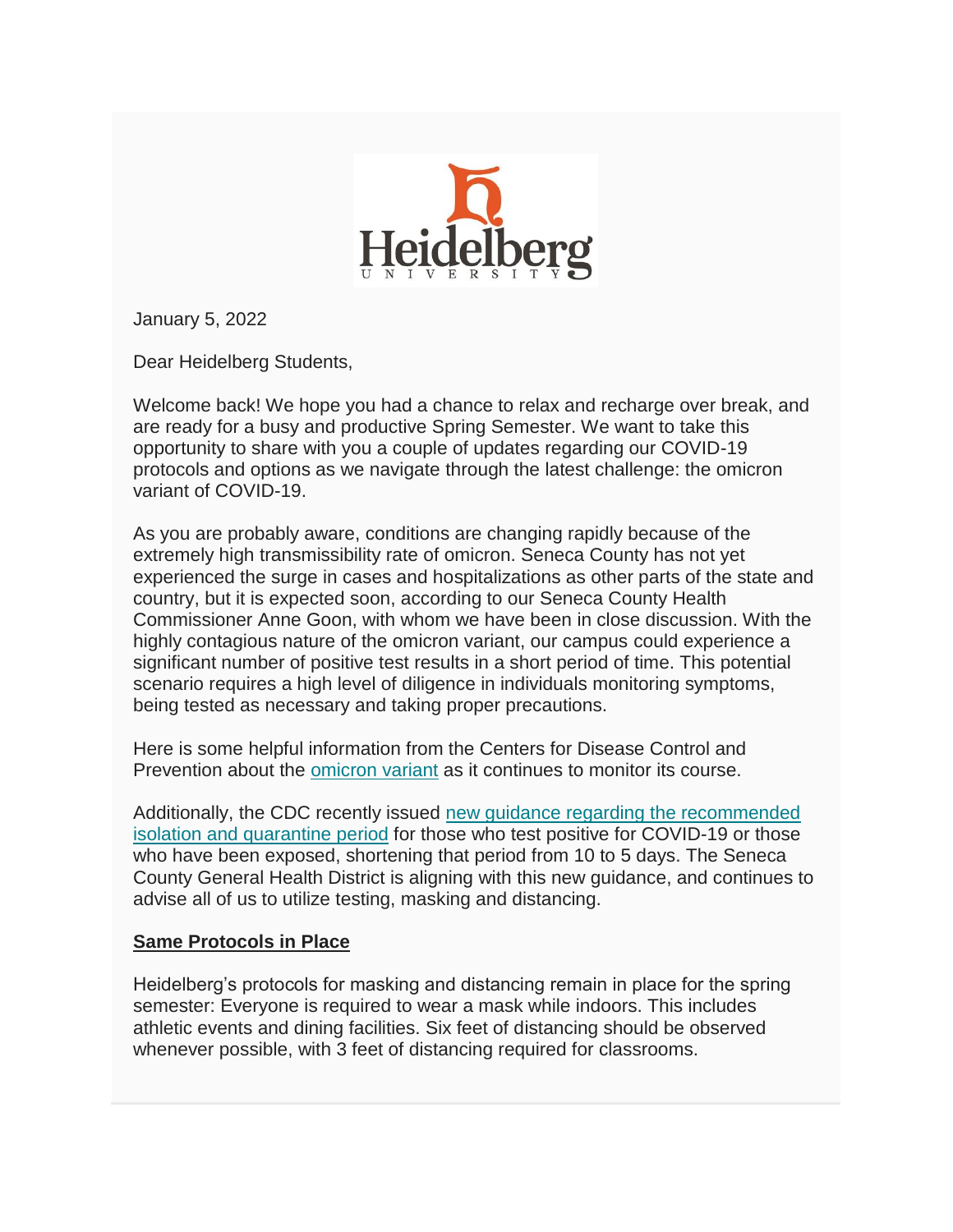## *\*\*\* IF YOU ARE EXPERIENCING SYMPTOMS OF COVID-19, YOU SHOULD STAY AT HOME AND NOT REPORT TO CAMPUS UNTIL YOU ARE TESTED.*

If you are symptomatic, please attempt to get tested at home with your primary care physician. If you are unable to secure a test, you should notify Stoner Health & Counseling Center right away.

To help you if you feel unwell or are identified as a close contact, Heidelberg has created some guidelines for you to follow:

- [What Do I Do If I Feel Unwell?](https://heidelberg.us1.list-manage.com/track/click?u=aedcf85e9275dba4a51d423f2&id=2c0c25a855&e=97159f85d8)
- [What Do I Do If I'm Identified as a Close Contact?](https://heidelberg.us1.list-manage.com/track/click?u=aedcf85e9275dba4a51d423f2&id=bd8bfb5621&e=97159f85d8)

## **Remote Classes**

Out of an abundance of caution, *some* faculty may choose to teach remotely for the first two weeks of the semester, from January 10- January 21. On January 19, Heidelberg will review current COVID data to determine if faculty teaching remotely should shift to the originally selected modality (in person, hybrid, or hyflex) or if those faculty can teach remotely for an additional week.

If any of your faculty decide to teach remotely for the first two weeks, those instructors will contact you directly via email and/or through an announcement on Canvas.

## **COVID-19 Testing**

This semester, Heidelberg will test symptomatic individuals as well as those who have had an exposure to COVID-19.

- Testing will be provided, free of charge, at Stoner Health & Counseling Center.
- If you would like to be tested during move-in, you can report to Campus Center 136 for your test during designated move-in hours. If you are moving in during unscheduled hours, you will need to contact Stoner Health & Counseling Center at 419-448-2041 to set up a testing time.
- Testing for student-athletes will continue to follow guidance from the NCAA, the CDC, and state and local health experts.
- Students should continue to notify Stoner Health & Counseling Center if they are symptomatic, have a positive test or have been identified as a close contact, so Health Center personnel can direct their quarantine and/or isolation.

Following a semester in which we successfully managed the many and evolving challenges of our COVID world, we are again faced with a new set of challenges.